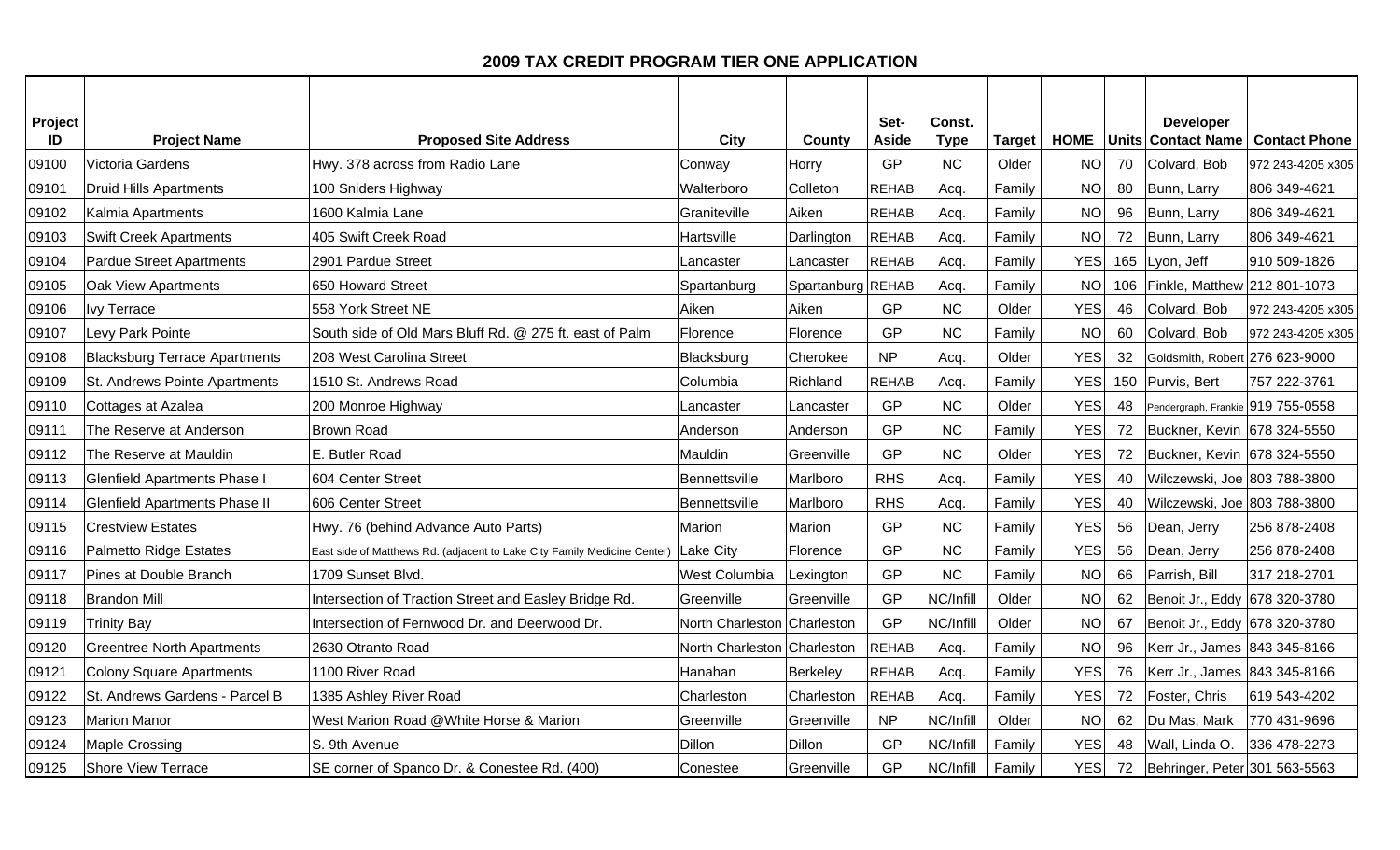## **2009 TAX CREDIT PROGRAM TIER ONE APPLICATION**

| Project |                                  |                                                                              |                  |                 | Set-        | Const.      |               |             |    | <b>Developer</b>              |                                  |
|---------|----------------------------------|------------------------------------------------------------------------------|------------------|-----------------|-------------|-------------|---------------|-------------|----|-------------------------------|----------------------------------|
| ID      | <b>Project Name</b>              | <b>Proposed Site Address</b>                                                 | City             | Countv          | Aside       | <b>Type</b> | <b>Target</b> | <b>HOME</b> |    |                               | Units Contact Name Contact Phone |
| 09126   | <b>Conestee Mill</b>             | 19 Conestee Road (NE corner Spance Dr. & Conestee Rd. Conestee               |                  | Greenville      | <b>HIST</b> | Adapt-reuse | Older         | <b>NO</b>   | 72 | Behringer, Peter 301 563-5563 |                                  |
| 09127   | <b>Willow Crossing</b>           | <b>Willis Road</b>                                                           | Spartanburg      | Spartanburg     | GP          | NC          | Family        | <b>YES</b>  | 48 | Ayers, Penny                  | 256 760-9624 x203                |
| 09128   | Cameron Cove                     | Five Notch Road                                                              | North Augusta    | Aiken           | GP          | NC          | Family        | <b>YES</b>  | 48 | Ayers, Penny                  | 256 760-9624 x203                |
| 09129   | Olde South Terrace               | Intersection of US 118 & SR 260 Rudy Mason Pkwy.                             | Aiken            | Aiken           | GP          | <b>NC</b>   | Family        | <b>YES</b>  | 48 | Ayers, Penny                  | 256 760-9624 x203                |
| 09130   | <b>Stone Creek Apartments</b>    | <b>Hwy. 901</b>                                                              | <b>Rock Hill</b> | York            | GP          | NC          | Family        | <b>YES</b>  | 48 | Greer, Lynn                   | 256 247-5059                     |
| 09131   | <b>Midtown Apartments</b>        | 805 WO Ezell Blvd.                                                           | Spartanburg      | Spartanburg     | GP          | NC          | Family        | <b>YES</b>  | 72 | Parent, Brian                 | 904 279-0131                     |
| 09132   | <b>Hollywood Crossing</b>        | Hwy. 162 nest to 6132 Hwy. 162                                               | Hollywood        | Charleston      | GP          | NC          | Family        | <b>YES</b>  | 48 | Simons, Tom                   | 614 396-3200                     |
| 09133   | Jenny Greene II                  | 1476 Deerfield Road                                                          | Hardeeville      | Jasper          | GP          | NC          | Family        | <b>YES</b>  | 40 | Simons, Tom                   | 614 396-3200                     |
| 09134   | <b>Pinecrest Greene</b>          | Raoul Wallenberg Road                                                        | Charleston       | Charleston      | GP          | NC          | Family        | <b>YES</b>  | 46 | Simons, Tom                   | 614 396-3200                     |
| 09135   | <b>Brookside Gardens</b>         | 31 Brookside Circle                                                          | Greenville       | Greenville      | <b>NP</b>   | NC/Infill   | Older         | <b>YES</b>  | 55 | Santeramo-Dewitt, Kathy       | 803 731-3881                     |
| 09136   | The Preserve at Marymeade`       | Marymeade Drive                                                              | Summerville      | Berkeley        | GP          | <b>NC</b>   | Older         | <b>YES</b>  | 48 | Whitner, Chris                | 843 358-1052                     |
| 09137   | Marymeade Park                   | Marymeade Drive                                                              | Summerville      | <b>Berkeley</b> | GP          | NC          | Family        | YES         | 64 | Whitner, Chris                | 843 358-1052                     |
| 09138   | <b>Rock Pointe</b>               | 2656 Heckle Blvd.                                                            | Rock Hill        | York            | GP          | NC          | Family        | <b>YES</b>  | 64 | Queener, Brad                 | 843 358-4886                     |
| 09139   | Pebble Creek                     | 136 Library Hill Lane                                                        | Lexington        | Lexington       | GP          | NC          | Older         | <b>YES</b>  | 48 | Queener, Brad 843 358-4886    |                                  |
| 09140   | <b>Milford Terrace</b>           | <b>Commerce Street</b>                                                       | Manning          | Clarendon       | GP          | NC          | Family        | <b>YES</b>  | 48 | Fitch, Hollis                 | 704 632-0407                     |
| 09141   | <b>Hampton Greene Apartments</b> | Standridge Road                                                              | Anderson         | Anderson        | GP          | NC          | Family        | <b>NO</b>   | 72 | Richardson, Mark 803 366-1200 |                                  |
| 09142   | The Gardens at New River         | New River Parkway                                                            | Hardeeville      | Jasper          | GP          | NC          | Family        | <b>YES</b>  | 72 | Cannor, Alex                  | 540 825-5300                     |
| 09143   | Fox Meadow                       | 2010 University Parkway                                                      | Aiken            | Aiken           | GP          | NC          | Family        | <b>YES</b>  | 48 | Whitner, Chris                | 843 358-1052                     |
| 09144   | <b>Chapin View</b>               | 201 Old Chapin Road                                                          | Lexington        | Lexington       | GP          | NC/acq      | Family        | <b>YES</b>  | 60 | Neubrander, Rory 513 588-1254 |                                  |
| 09145   | McConnell Place                  | 913 Comer Road, Parcel 5970000001                                            | Rock Hill        | York            | GP          | <b>NC</b>   | Family        | <b>YES</b>  | 60 | Neubrander, Rory 513 588-1254 |                                  |
| 09146   | <b>Westbrook Trace</b>           | 1000 Hunter Street                                                           | York             | York            | GP          | NC          | Family        | <b>NO</b>   | 64 | Rosen, Andy                   | 919 622-2293                     |
| 09147   | <b>Chester Pointe</b>            | <b>Walnut Hill Road</b>                                                      | Easley           | Pickens         | GP          | NC          | Family        | <b>YES</b>  | 56 | Rosen, Andy                   | 919 622-2293                     |
| 09148   | <b>Holly Park Apartments</b>     | 1231 McConnells Highway                                                      | <b>Rock Hill</b> | York            | GP          | <b>NC</b>   | Family        | <b>YES</b>  | 72 | Edwards, Dean 919 754-8990    |                                  |
| 09149   | Seminole Mill Lofts              | 260 Belvedere Road                                                           | Clearwater       | Aiken           | <b>GP</b>   | NC          | Family        | <b>NO</b>   | 72 | Scantland, Bill 336 714-8920  |                                  |
| 09150   | Hartsville Garden Apartments     | 1329 South Fourth Street                                                     | Hartsville       | Darlington      | GP          | NC          | Family        | <b>YES</b>  | 72 | Scantland, Bill 336 714-8920  |                                  |
| 09151   |                                  | Patterson Place Senior Residences Patterson Rd. .25 miles from Garners Ferry | Columbia         | Richland        | GP          | NC/Infill   | Older         | <b>YES</b>  | 60 | Thurman, Mary 727 669-3660    |                                  |